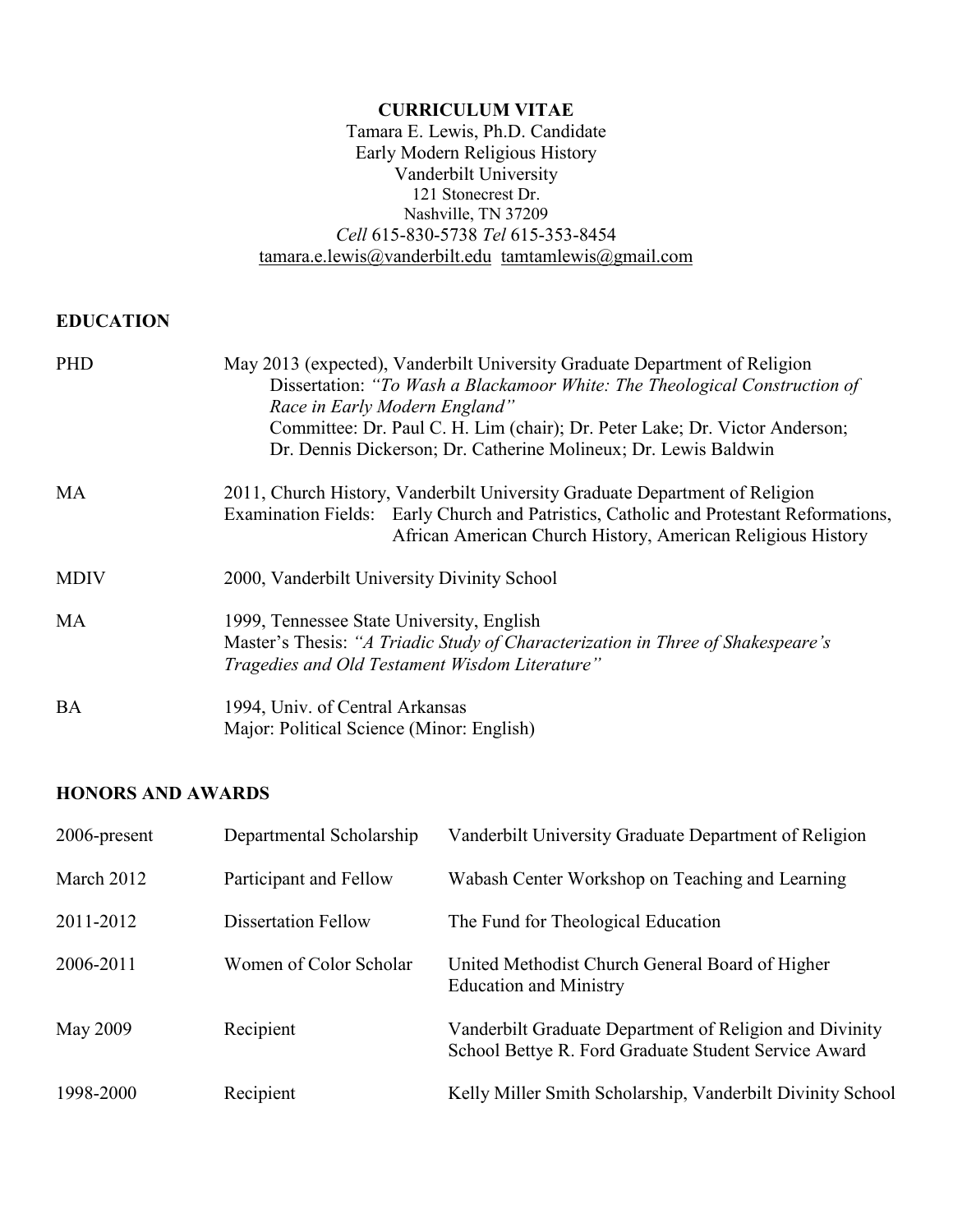## **RESEARCH INTERESTS**

My research examines the ways Protestant doctrine was used in the development of racial ideologies in early modern England. This involves tracing how theological beliefs were applied to and shaped emerging discourses and practices regarding skin color differences in the late sixteenth and seventeenth centuries. Moreover, I analyze early modern perspectives about theological anthropology and somatic difference in relation to England's burgeoning participation in the transatlantic human trade, slavery, and colonialism.

# **PROFESSIONAL AND TEACHING EXPERIENCE**

**Teaching Assistant**, Christianity in the Reformation Era, Vanderbilt Divinity School, Spring 2012 Dr. Dale Johnson

**Teaching Assistant,** Martin Luther King and the Social Role of Religion, Vanderbilt Univ., Spring 2011 Dr. Lewis Baldwin

**Guest Lecturer,** "MLK as a Model for Contemporary Black Leadership: The Views of Clarence B. Jones," Martin Luther King and the Social Role of Religion, Vanderbilt Univ., Dr. Lewis Baldwin, Spring 2011

**Guest Lecturer,** "Barack Obama, Jeremiah Wright, and the Black Religious Tradition," Pentecostalism and Liberation Theology, Middlebury College, Dr. Ellie Bagley, Spring 2011

**Teaching Fellow,** Formation of the Christian Tradition, Vanderbilt Divinity School, Fall 2010 Dr. J. Patout Burns

**Teaching Fellow,** Christianity in the Reformation Era, Spring 2010 Dr. Paul C. H. Lim

**Guest Lecturer,** "Renaissance & Late Medieval Background to the Reformation" Christianity in the Reformation Era, Vanderbilt Divinity School, Dr. Paul C. H. Lim, Spring 2010

**Teaching Fellow**, Christianity in the Reformation Era, Spring 2009 Dr. Paul C. H. Lim

**Guest Lecturer,** "Teresa of Avila: Catholic & Female Reformer," Christianity in the Reformation Era, Vanderbilt Divinity School, Dr. Paul C. H. Lim, Spring 2009

**Guest Lecturer, "**The 1601 Elizabethan Royal Command to Deport Blacks from England" British Atlantic History, Vanderbilt Univ., Dr. Catherine Molineux, Spring 2009

**Teaching Fellow**, History of Religion in America, Spring 2008, Dr. Kathleen Flake

**Teaching Assistant,** Martin Luther King and the Social Role of Religion, Spring 2007, Dr. Lewis Baldwin

**Research Assistant**, Historical Studies Department, Vanderbilt Graduate Department of Religion, 2006-2007